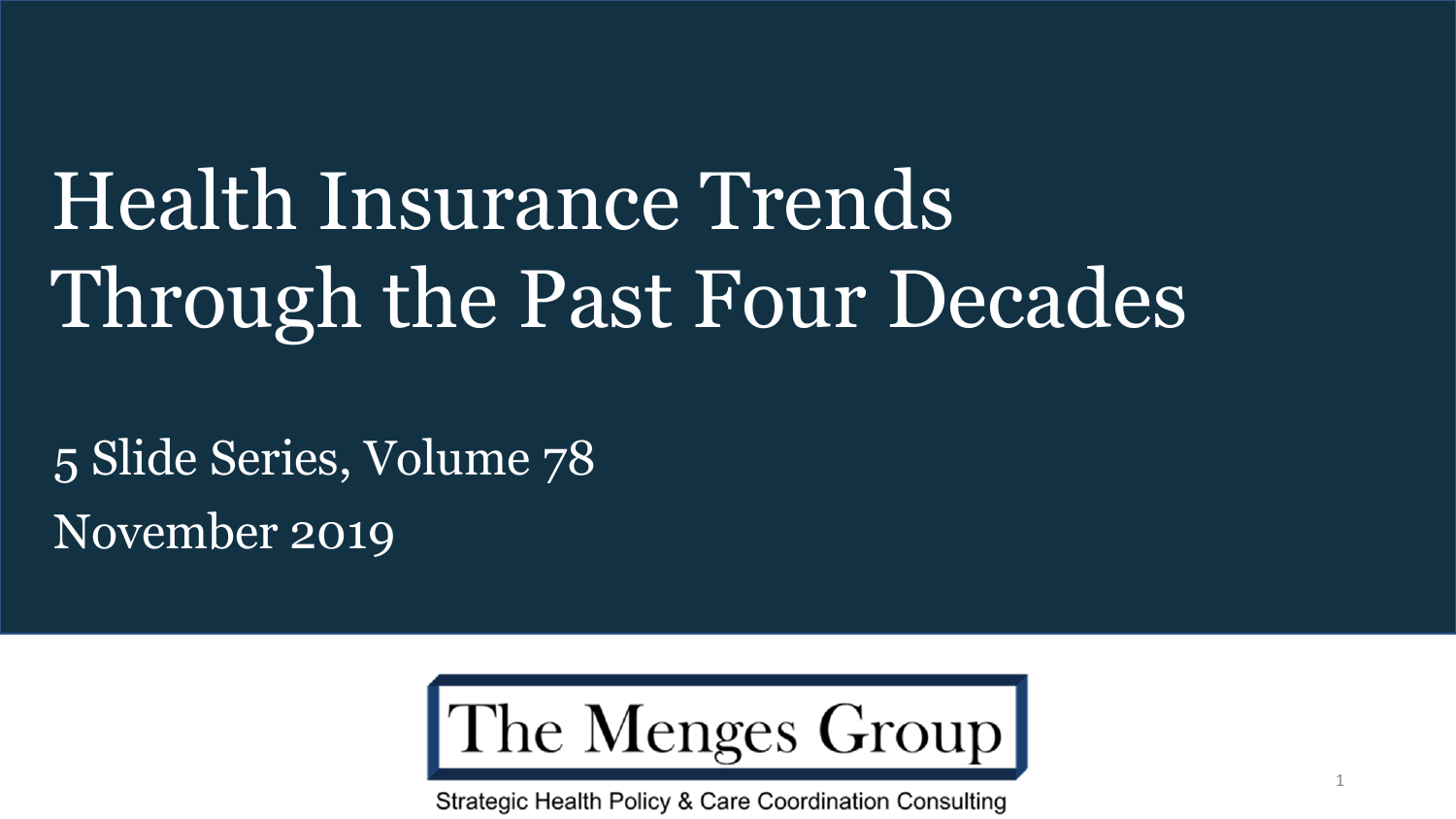## Introduction

- This edition of the 5-slide series explores how the insurance landscape has changed across four decades spanning 1980—2020
- We contrasted Medicaid and Medicare enrollment trends with growth in the overall population of the United States.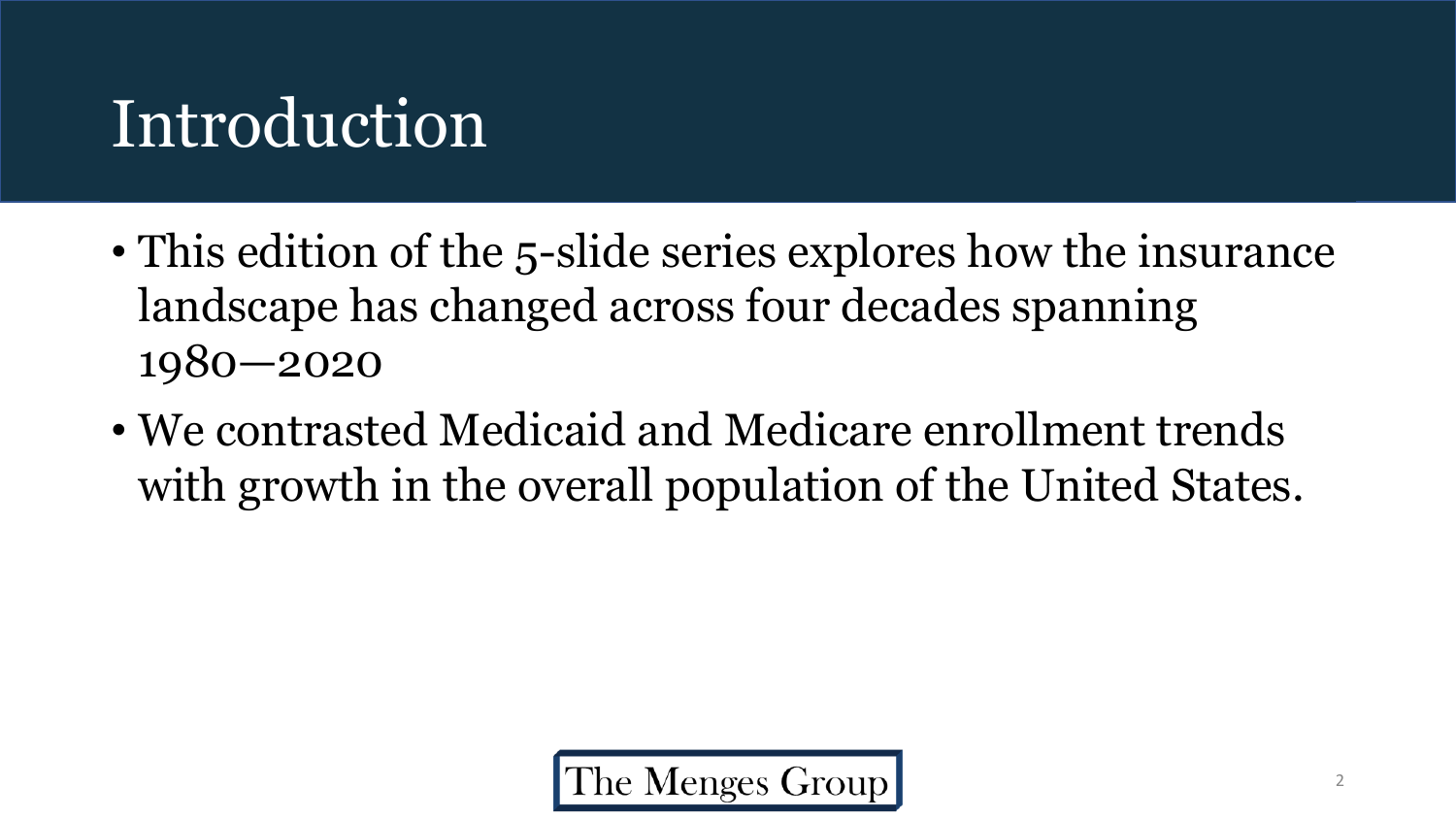### Population and Health Coverage Progression, 1980 - 2020

- The total population grew by 106 million across the 40 year timeframe.
- The total number of persons covered by Medicaid and/or Medicare during this timeframe grew by 90 million.
- The growth in Medicaid and Medicare enrollment from 1980 to 2020 represents, in a sense, 85% of the national population growth that occurred during this timeframe.

|       | <b>Population (in millions)</b> |                 |                 |                       |                              |  |  |  |
|-------|---------------------------------|-----------------|-----------------|-----------------------|------------------------------|--|--|--|
|       |                                 |                 |                 | <b>Estimated Dual</b> |                              |  |  |  |
|       |                                 |                 |                 | Eligibles (included)  | <b>All Other (Privately)</b> |  |  |  |
|       | <b>Total</b>                    |                 |                 | in both prior         | Insured, Uninsured,          |  |  |  |
| Year  | <b>USA</b>                      | <b>Medicaid</b> | <b>Medicare</b> | columns)              | Military, etc.)              |  |  |  |
| 1980  | 226.5                           | 13.8            | 28.1            | 4.6                   | 189.2                        |  |  |  |
| 1990  | 250.1                           | 15.4            | 33.7            | 5.5                   | 206.5                        |  |  |  |
| 2000  | 281.4                           | 22.9            | 39.2            | 6.5                   | 225.8                        |  |  |  |
| 2010  | 308.7                           | 51              | 47.4            | 7.8                   | 218.1                        |  |  |  |
| 2020* | 332.6                           | 71.4            | 66.8            | 11.0                  | 205.4                        |  |  |  |

\*2020 data is taken from the Bureau of the Census (total population projection), CMS (rolling up Medicare eligibles by county in January 2020 and dual eligible by state in 2019), and Kaiser Family Foundation (Medicaid enrollees as of October 2019). Dual eligible are estimated in prior decades to represent similar proportion of Medicare beneficiaries as in 2020.

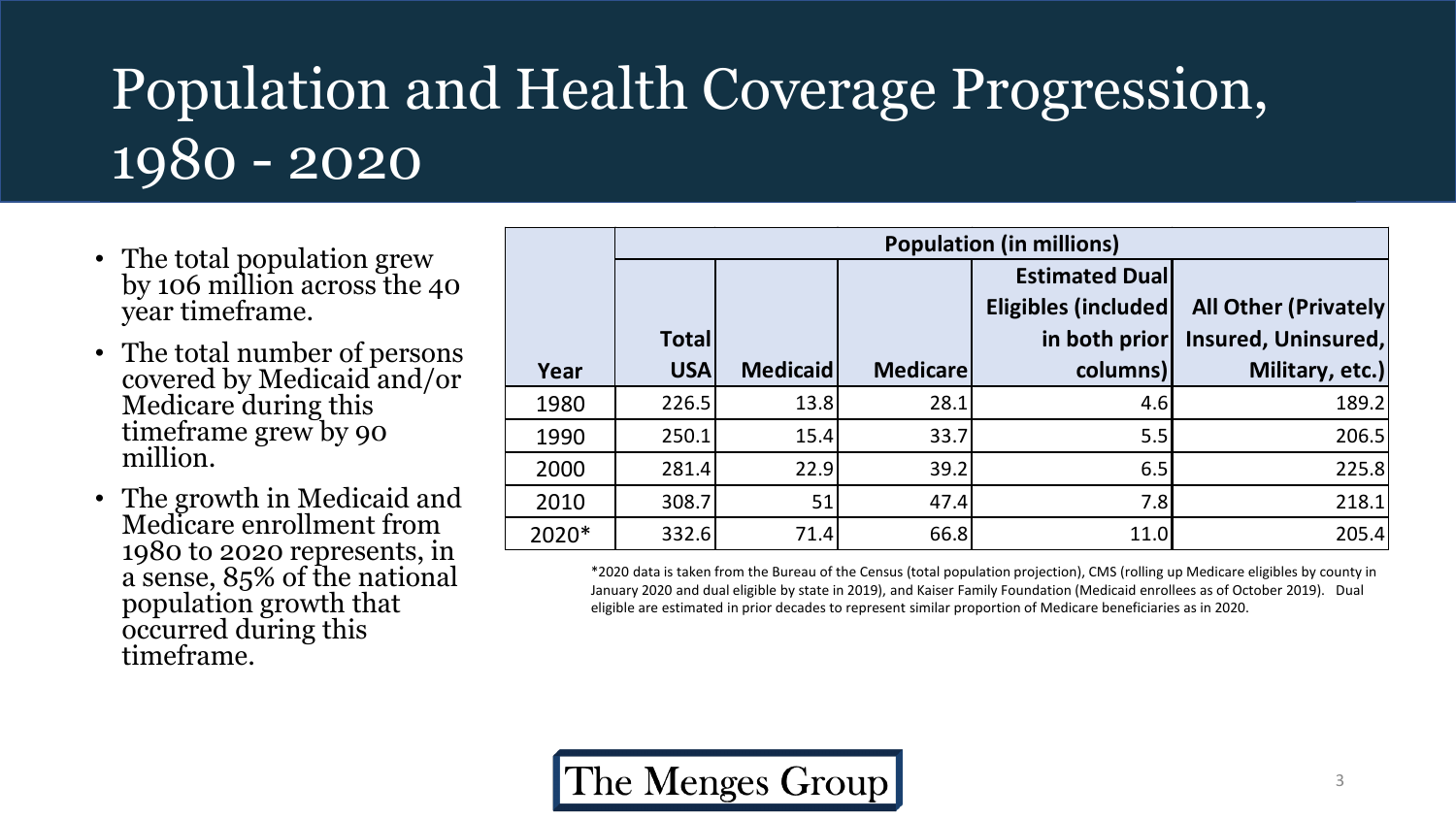#### Percentage Share of US Population by Health Coverage Sector, 1980 - 2020

- In 1980 Medicaid beneficiaries represented 6.1% of the total population; this has grown to 21.5% as of 2020.
- Medicare has also grown sharply in terms of the program's share of our total population, from 12.4% in 1980 to 20.1% in 2020.
- Together, Medicaid and Medicare now cover 38.2% of the US population, way up from 16.5% in 1980.
- Most of these changes occurred between 2000 and 2020. The health coverage distribution of the US population was relatively stable from 1980-2000.

|      | <b>Percentage of Population</b> |                  |                                 |                                           |                                                                        |  |  |  |
|------|---------------------------------|------------------|---------------------------------|-------------------------------------------|------------------------------------------------------------------------|--|--|--|
| Year | <b>Medicaid</b>                 | <b>Medicarel</b> | <b>Dual</b><br><b>Eligibles</b> | <b>Medicaid</b><br>and<br><b>Medicare</b> | <b>All Other (Privately)</b><br>Insured, Uninsured,<br>Military, etc.) |  |  |  |
| 1980 | 6.1%                            | 12.4%            | 2.0%                            | 16.5%                                     | 83.5%                                                                  |  |  |  |
| 1990 | 6.2%                            | 13.5%            | 2.2%                            | 17.4%                                     | 82.6%                                                                  |  |  |  |
| 2000 | 8.1%                            | 13.9%            | 2.3%                            | 19.8%                                     | 80.2%                                                                  |  |  |  |
| 2010 | 16.5%                           | 15.4%            | 2.5%                            | 29.3%                                     | 70.7%                                                                  |  |  |  |
| 2020 | 21.5%                           | 20.1%            | 3.3%                            | 38.2%                                     | 61.8%                                                                  |  |  |  |

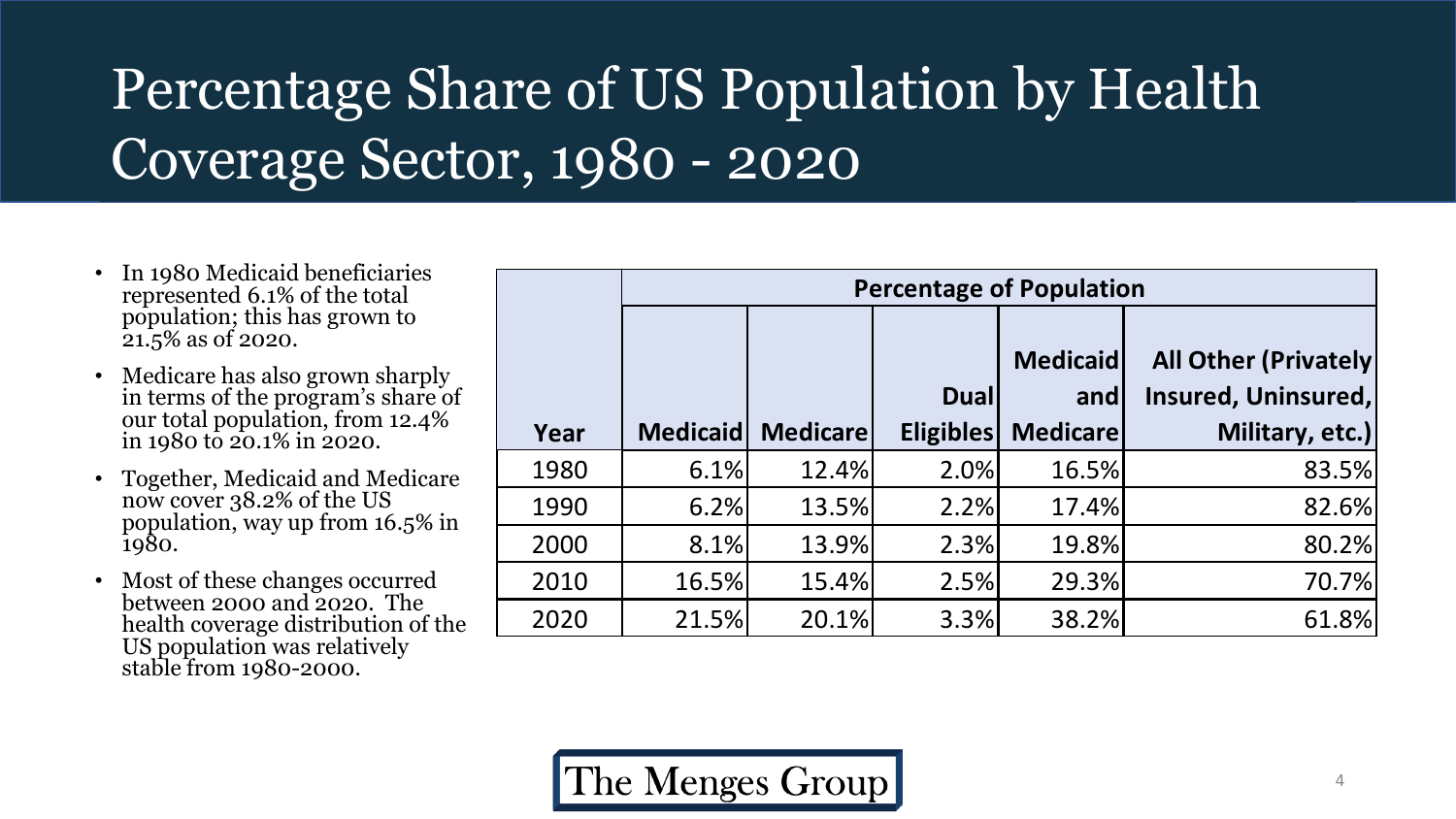#### Percentage Growth in Population by Health Coverage Sector, Decade by Decade from 1980 - 2020

- Overall US population growth has slowed in the past decade -- 7.7% versus an average growth of 10.9% during the prior three decades.
- Medicaid enrollment more than doubled from 2000-2010 and increased by another 40% from 2010- 2020. The additions of CHIP and Medicaid Expansion coverage have played a key role in the program's sharp enrollment growth,
- Medicare enrollment has also grown sharply in the past decade (by 40.9%).
- Reductions in the "All Other" population category are partially explained by the smaller number of uninsured individuals that have been achieved corresponding to policies that have created increased Medicaid enrollment.

|      | % Change in Population Across Prior Decade |                 |                 |                                           |                                                                        |  |  |
|------|--------------------------------------------|-----------------|-----------------|-------------------------------------------|------------------------------------------------------------------------|--|--|
| Year | <b>Totall</b><br><b>USA</b>                | <b>Medicaid</b> | <b>Medicare</b> | <b>Medicaid</b><br>and<br><b>Medicare</b> | <b>All Other (Privately)</b><br>Insured, Uninsured,<br>Military, etc.) |  |  |
| 1980 |                                            |                 |                 |                                           |                                                                        |  |  |
| 1990 | 10.4%                                      | 11.6%           | 19.9%           | 16.8%                                     | 9.2%                                                                   |  |  |
| 2000 | 12.5%                                      | 48.7%           | 16.3%           | 27.8%                                     | 9.3%                                                                   |  |  |
| 2010 | 9.7%                                       | 122.7%          | 20.9%           | 62.8%                                     | $-3.4%$                                                                |  |  |
| 2020 | 7.7%                                       | 40.0%           | 40.9%           | 40.4%                                     | $-5.8%$                                                                |  |  |